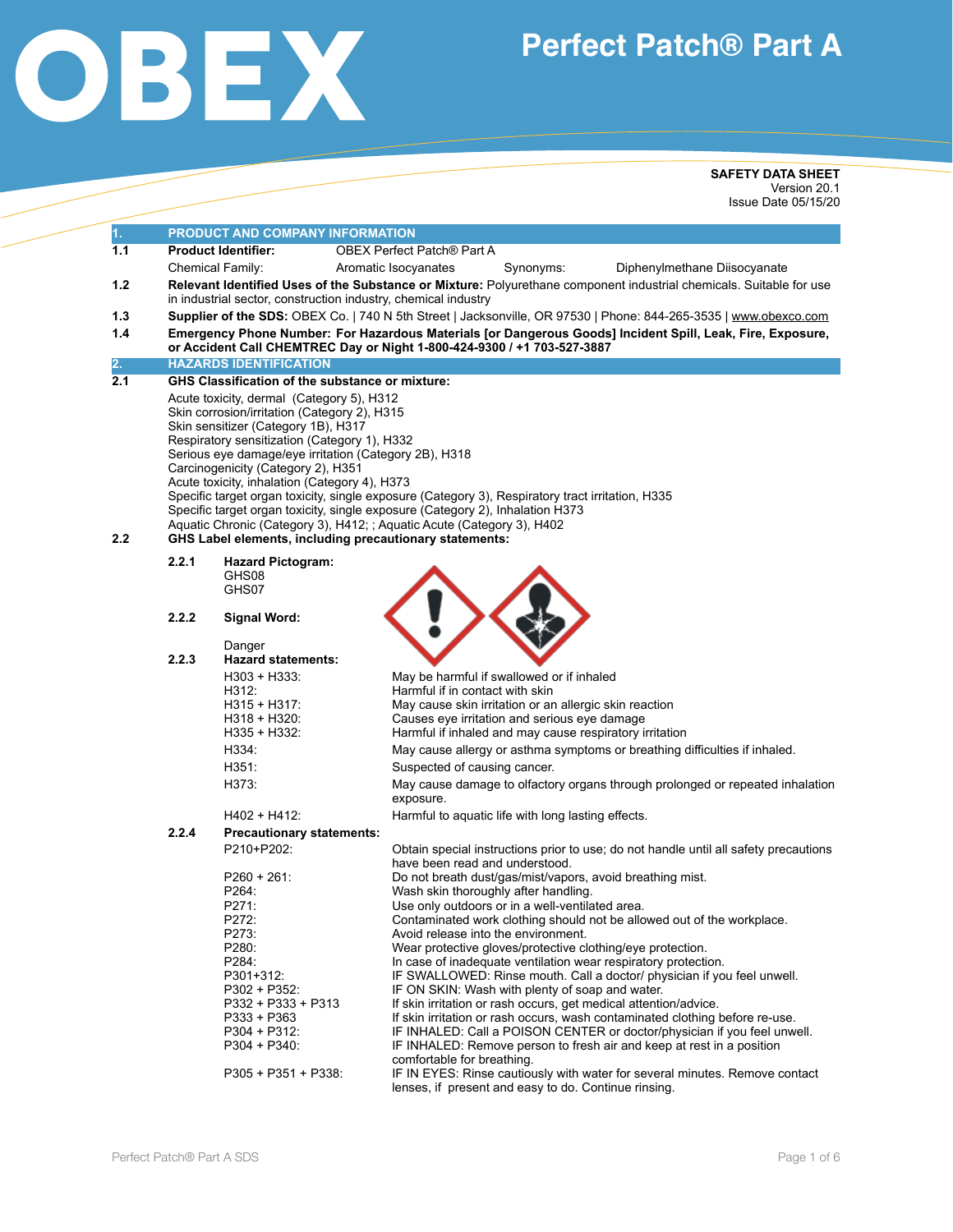| $P308 + P311 + P314$ |                      | IF EXPOSED OR CONCERNED: Call a POISON CENTER or doctor/physician.                  |
|----------------------|----------------------|-------------------------------------------------------------------------------------|
|                      |                      | Seek medical attention or advice if you feel unwell.                                |
| $P337 + P311$        |                      | If eye irritation persists, call a POISON CENTER or doctor/physician.               |
| P391+ P501           |                      | Collect spillage and always dispose of contents/container in accordance with        |
|                      |                      | local/regional/national international regulations. Dispose of contents/container to |
|                      |                      | hazardous or special waste collection point.                                        |
|                      | $P403 + P405 + P233$ | Store in a well-ventilated place, locked up. Keep container tightly closed.         |

**2.3 Hazards not otherwise classified (HNOC) or not covered by GHS:** Contains Isocyanates. Inhalation of isocyanate mists or vapors may cause respiratory irritation, breathlessness, chest discomfort and reduced pulmonary function. Overexposure well above the PEL may result in bronchitis, bronchial spasms and pulmonary edema. Long-term exposure to isocyanates has been reported to cause lung damage, including reduced lung function which may be permanent. Acute or chronic overexposure to isocyanates may cause sensitization in some individuals, resulting in allergic respiratory reactions including wheezing, shortness of breath and difficulty breathing. Animal tests indicate that skin contact may play a role in causing respiratory sensitization.

### **2.4 Unknown Acute Toxicity:** No data available.

| 3.<br><b>COMPOSITION INFORMATION ON INGREDIENTS</b>                                                                           |                           |                    |                                |  |
|-------------------------------------------------------------------------------------------------------------------------------|---------------------------|--------------------|--------------------------------|--|
| 3.1<br>Substances:                                                                                                            |                           |                    |                                |  |
| Component                                                                                                                     | <b>Product Identifier</b> | Concentration      | <b>GHS Classification</b>      |  |
| P-MDI                                                                                                                         | CAS# 9016-87-9            | $>= 25.0 - 50.0 %$ | See Section<br>2.1 for details |  |
| Diphenylmethane-4,4'diisocyanate (MDI)                                                                                        | CAS#10168-8               | $>= 25.0 - 50.0 %$ | See Section<br>2.1 for details |  |
| Propanoic acid, 2-methyl-, 2, 2-<br>dimethyl-1-1-(1-methylethyl)-1,3-<br>propanediyl ester                                    | CAS# 6846-50-0            | $>= 10.0 - 5.0$ %  | See Section<br>2.1 for details |  |
| Methylenediphenyl diisocyanate                                                                                                | CAS# 26447-40-5           | $>= 1.0 - 5.0 %$   | See Section<br>2.1 for details |  |
| Isocyanic acid,<br>polymethylenepolyphenylene ester,<br>polymer with alpha -hydro- omega -<br>hydroxypoly(oxy-1,2-ethanediyl) | CAS# 57636-09-6           | $>= 1.0 - < 3.0 %$ | See Section<br>2.1 for details |  |
| 1,3-Diazetidine-2,4-dione, 1,3-bis[4-[(4-<br>isocyanatophenyl)methyl]phenyl]-                                                 | CAS# 17589-24-1           | $>= 0.3 - 5.10$ %  | See Section<br>2.1 for details |  |

# **4. FIRST AID MEASURES**

- **4.1 Description of first aid measures:** General advice: Use with adequate ventilation. Remove contaminated clothing. Consult a physician if any irritation persists. *If inhaled***:** Inhalation may potentially cause irritation of mucous membranes. Move to fresh air. If irritation persists, contact a physician. *In case of skin contact***:** Wash with plenty of warm soapy water. Avoid prolonged or repeated contact with skin. Remove contaminated clothing, preferably under a safety shower, and wash contaminated clothing before re-use. Promptly seek medical attention. *In case of eye contact***:** Immediately flush with water liberally for at least 15 minutes. Remove contact lenses if present and easy to do so. Promptly seek medical attention. *If swallowed:* Give plenty of water to drink. Promptly seek medical attention. DO NOT induce vomiting unless directed to do so by medical personnel. Never give anything by mouth to an unconscious person.
- **4.2 Most important symptoms and effects, both acute and delayed: Symptoms:** See labeling section 2.2. **Hazards:** Symptoms can appear later. Information on: Diphenylmethane-4,4'-diisocyanate (MDI) Hazards: Respiratory sensitization may result in allergic (asthma-like) signs in the lower respiratory tract including wheezing, shortness of breath and difficulty breathing, the onset of which may be delayed. Repeated inhalation of high concentrations may cause lung damage, including reduced lung function, which may be permanent. Substances eliciting lower respiratory tract irritation may worsen the asthma-like reactions that may be produced by product exposures.
- **4.3 Indication of any immediate medical attention and special treatment needed:** Promptly seek medical attention if exposure occurs. Treat exposure symptomatically.

**5. FIREFIGHTING MEASURES** 

- **5.1 Suitable Extinguishing Media: F**or large fires use water spray, alcohol-resistant foam, carbon dioxide (CO2), or dry chemicals.
- **5.2 Special hazards arising from the substance or mixture:** Hazards during fire-fighting: nitrous gases, fumes/smoke, isocyanate, vapor.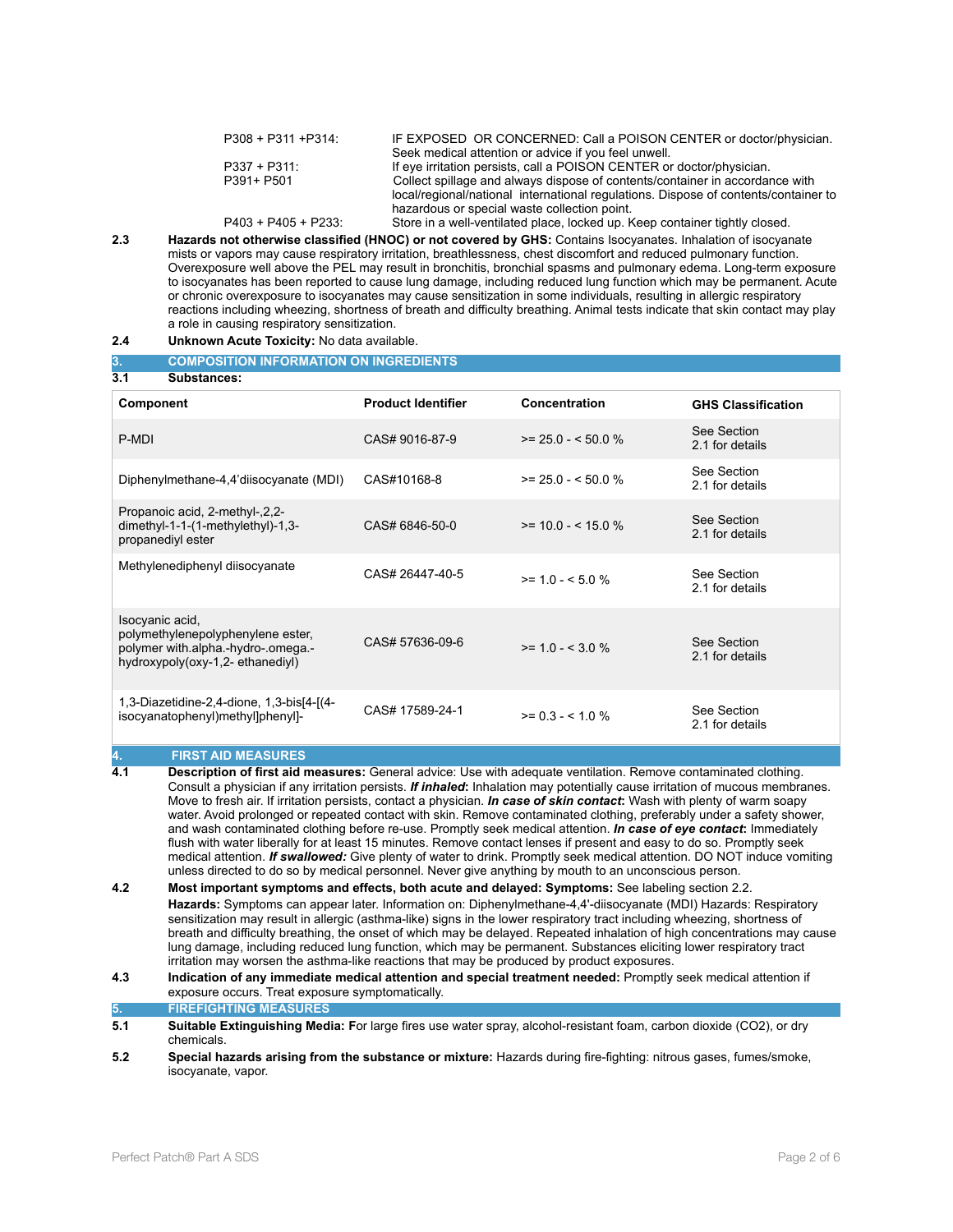- **5.3 Advice for firefighters:** Protective equipment for fire-fighting: Firefighters should be equipped with self-contained breathing apparatus and turn-out gear.
- **5.4 Further information:** Keep containers cool by spraying with water if exposed to fire. Dispose of fire debris and contaminated extinguishing water in accordance with official regulations.
- **6. ACCIDENTAL RELEASE MEASURES**
- **6.1 Personal precautions, protective equipment and emergency procedures:** Clear area. Ensure adequate ventilation. Wear suitable personal protective clothing and equipment.
- **6.2 Environmental precautions:** Do not discharge into drains/surface waters/groundwater.
- **6.3 Methods and materials for containment and cleaning up: For small amounts:** Absorb isocyanate with suitable absorbent material (see § 40 CFR, sections 260, 264 and 265 for further information). Shovel into open container. Do not make container pressure tight. Move container to a well-ventilated area (outside). Spill area can be decontaminated with the following recommended decontamination solution: Mixture of 90 % water, 8 % concentrated ammonia, 2 % detergent. Add at a 10 to 1 ratio. Allow to stand for at least 48 hours to allow escape of evolved carbon dioxide. **For large amounts:** If temporary control of isocyanate vapor is required, a blanket of protein foam or other suitable foam (available from most fire departments) may be placed over the spill. Transfer as much liquid as possible via pump or vacuum device into closed but not sealed containers for disposal. For residues: The following measures should be taken for final cleanup: Wash down spill area with decontamination solution. Allow solution to stand for at least 10 minutes.
- **6.4 Reference to other sections:** For disposal see section 13.

# **7. HANDLING AND STORAGE**

- **7.1 Precautions for safe handling:** Provide suitable exhaust ventilation at the processing machines. Ensure thorough ventilation of stores and work areas. Avoid aerosol formation. When handling heated product, vapors of the product should be ventilated, and respiratory protection used. Wear respiratory protection when spraying. Danger of bursting when sealed gastight. Protect against moisture. If bulging of drum occurs, transfer to well ventilated area, puncture to relieve pressure, open vent and let stand for 48 hours before resealing. Protection against fire and explosion: No explosion proofing necessary.
- **7.2 Conditions for safe storage, including any incompatibilities:** Keep away from water. Segregate from foods and animal feeds. Segregate from acids and bases. Segregate from bases. Suitable materials for containers: Carbon steel (Iron), High density polyethylene (HDPE), Low density polyethylene (LDPE), Stainless steel 1.4301 (V2). Formation of CO2 and build up of pressure possible. Keep container tightly closed and in a well-ventilated place. Outage of containers should be filled with dry inert gas at atmospheric pressure to avoid reaction with moisture. Storage temperature: 80 - 95°F (27 - 35 °C) Protect against moisture.
- **7.3 Specific end use(s):** See section 1.2.
- **8. EXPOSURE CONTROLS/PERSONAL PROTECTION**
- **8.1 Control Measures and Engineering Controls:**

### **Components with occupational exposure limits:**

| Diphenylmethane-4,4'- diisocyanate (MDI) | <b>OSHA PEL</b>  | CLV 0.02 ppm 0.2 mg/m3 ; CLV 0.02 ppm 0.2 mg/m3 |
|------------------------------------------|------------------|-------------------------------------------------|
|                                          | <b>ACGIH TLV</b> | TWA value 0.005 ppm                             |
| P-MDI                                    | OSHA PEL         | CLV 0.02 ppm 0.2 mg/m3 ; CLV 0.02 ppm 0.2 mg/m3 |
|                                          | <b>ACGIH TLV</b> | TWA value 0.005 ppm                             |

Advice on system design: Provide local exhaust ventilation to maintain recommended P.E.L.

**8.2 Individual Protection Measures: Respiratory protection:** When workers are facing concentrations above the occupational exposure limits they must use appropriate certified respirators. When atmospheric levels may exceed the occupational exposure limit (PEL or TLV) NIOSH-certified air-purifying respirators equipped with an organic vapor sorbent and particulate filter can be used as long as appropriate precautions and change out schedules are in place. For emergency or non-routine, high exposure situations, including confined space entry, use a NIOSH- certified full facepiece pressure demand self-contained breathing apparatus (SCBA) or a full facepiece pressure demand supplied-air respirator (SAR) with escape provisions. **Hand protection:** Chemical resistant protective gloves should be worn to prevent all skin contact., Suitable materials may include, chloroprene rubber (Neoprene), nitrile rubber (Buna N), chlorinated polyethylene, polyvinylchloride (Pylox), butyl rubber, depending upon conditions of use. **Eye protection:** Tightly fitting safety goggles (chemical goggles). Wear face shield if splashing hazard exists. **Body protection:** Cover as much of the exposed skin as possible to prevent all skin contact. Suitable materials may include, saran-coated material, depending upon conditions of use. **General safety and hygiene measures:** Wear protective clothing as necessary to prevent contact. Eye wash fountains and safety showers must be easily accessible. Observe the appropriate PEL or TLV value. Wash soiled clothing immediately. Contaminated equipment or clothing should be cleaned after each use or disposed of.

| <b>PHYSICAL AND CHEMICAL PROPERTIES</b><br>9.<br>9.1<br><b>Physical and Chemical Properties:</b> |  |                                                                                                                                                                                              |
|--------------------------------------------------------------------------------------------------|--|----------------------------------------------------------------------------------------------------------------------------------------------------------------------------------------------|
| Appearance: liquid                                                                               |  | Upper/lower flammability or explosive limits: For liquids not<br>relevant for classification and labelling. The lower explosion<br>point may be 41 - 59°F (5 - 15 °C) below the flash point. |
| <b>Odor: slight</b>                                                                              |  | Vapor pressure 0.01 mmHg 77°F (25.00 °C)                                                                                                                                                     |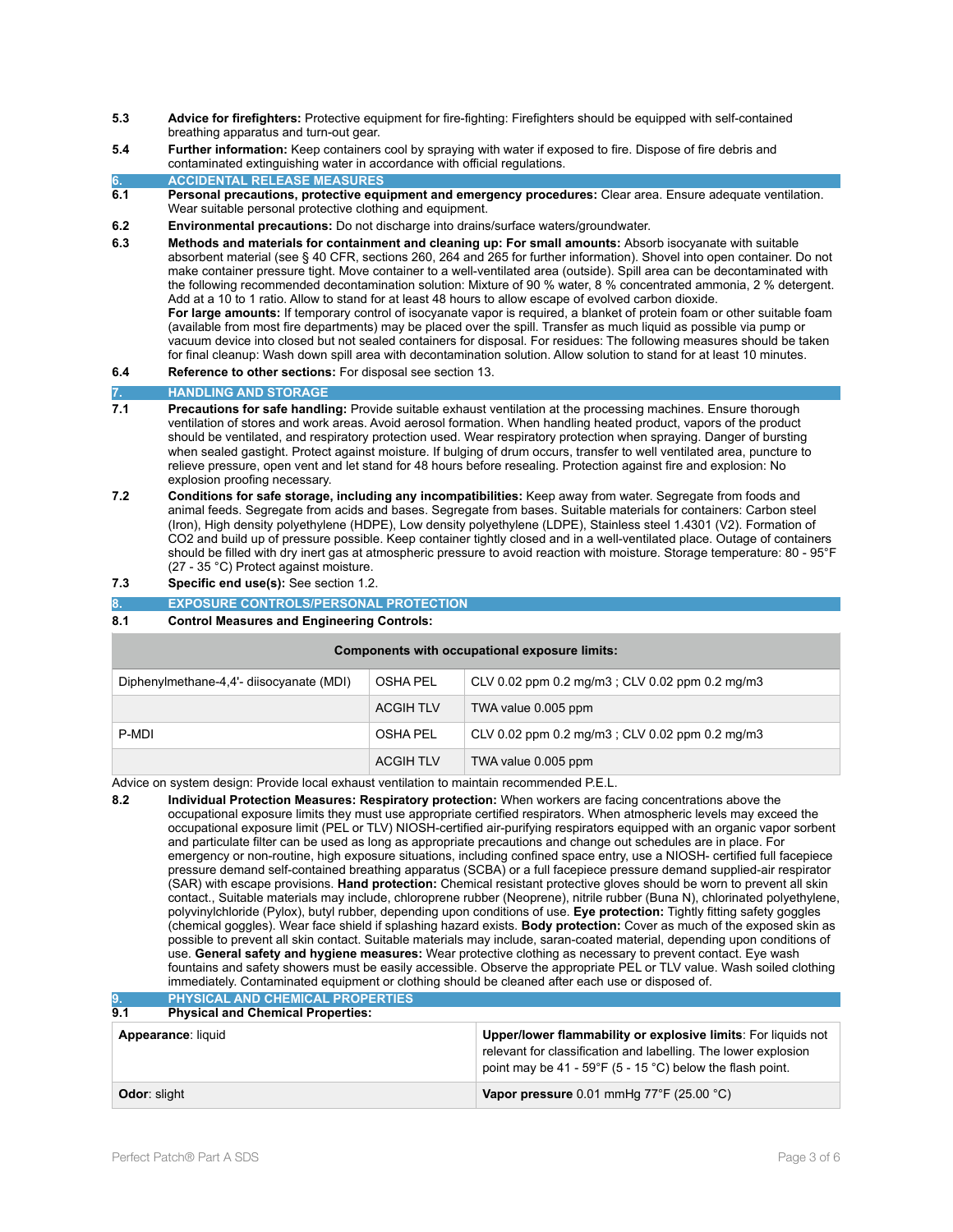| <b>Odor threshold: not applicable</b>                                                              | Vapor density (AIR=1): No applicable information available                                       |
|----------------------------------------------------------------------------------------------------|--------------------------------------------------------------------------------------------------|
| <b>pH</b> : not applicable                                                                         | <b>Density:</b> $9.4400$ lb/USq $77^{\circ}$ F (25.00 $^{\circ}$ C)                              |
| <b>Color: Brown</b>                                                                                | <b>Flammability: Not Flammable</b>                                                               |
| Melting point/freezing point: $< 0^{\circ}$ C (32 $^{\circ}$ F)                                    | Solubility/Miscibility in water: Reacts with water.                                              |
| Initial boiling point: $392^{\circ}F$ (200.00 $^{\circ}C$ )                                        | <b>Partition coefficient: n-octanol/water: not applicable</b>                                    |
| <b>Flash point:</b> $390^\circ$ F (198.90 $^\circ$ C) Closed Cup                                   | Auto-ignition temperature: $>482^{\circ}F$ ( $>250^{\circ}C$ )                                   |
| Self-ignition temperature: not self-igniting.                                                      | Viscosity, dynamic: 200.000 mPa.s $77^{\circ}$ F (25.00 $^{\circ}$ C)                            |
| <b>Solubility (qualitative/quantitative):</b> No applicable information<br>available               | Viscosity, kinematic: No applicable information available.                                       |
| <b>Evaporation rate:</b> Value can be approximated from Henry's<br>Law Constant or vapor pressure. | <b>Thermal decomposition:</b> No decomposition if stored and<br>handled as prescribed/indicated. |

## **10. STABILITY AND REACTIVITY**

**10.1 General:** The product is stable if stored and handled as prescribed/indicated.

- **10.2 Conditions to Avoid:** Avoid moisture
- **10.3 Incompatible Material:** Acids, amines, alcohols, water, Alkalines, strong bases, Substances/products that react with isocyanates.
- **10.4 Hazardous decomposition products::** carbon monoxide, carbon dioxide, nitrogen oxide, hydrogen cyanide, nitrogen oxides, aromatic isocyanates, gases/vapors **Thermal decomposition:** No decomposition if stored and handled as prescribed/indicated.
- **10.5 Possibility of hazardous reactions:** Reacts with water, with formation of carbon dioxide. Risk of bursting. Reacts with alcohols. Reacts with acids. Reacts with alkalies. Reacts with amines. Risk of exothermic reaction. Risk of polymerization. Contact with certain rubbers and plastics can cause brittleness of the substance/product with subsequent loss in strength.
- **11. TOXICOLOGICAL INFORMATION**
- **11.1 Likely routes of exposure:** Routes of entry for solids and liquids are ingestion and inhalation, but may include eye or skin contact. Routes of entry for gases include inhalation and eye contact. Skin contact may be a route of entry for liquefied gases.
- **11.2 Acute Toxicity/Effects:** Inhalation of vapors may cause irritation of the mucous membranes of the nose, throat or trachea, breathlessness, chest discomfort, difficult breathing and reduced pulmonary function. Inhalation exposure well above the PEL may result additionally in eye irritation, headache, chemical bronchitis, asthma-like findings or pulmonary edema. Isocyanates have also been reported to cause hypersensitivity pneumonitis, which is characterized by flu-like symptoms, the onset of which may be delayed.

| Chemical                                             | Oral                                                                                                             | Inhalation                                                                                                              | Dermal                                                                                  | Skin                                                             | Eve                                                             |
|------------------------------------------------------|------------------------------------------------------------------------------------------------------------------|-------------------------------------------------------------------------------------------------------------------------|-----------------------------------------------------------------------------------------|------------------------------------------------------------------|-----------------------------------------------------------------|
| Diphenylmeth<br>ane-4.4 $-$<br>diisocyanate<br>(MDI) | Type of value: LD50<br>Species: rat (male/<br>female)<br>Value: > 2,000 mg/<br>kg (Directive 84/449/<br>EEC, B.1 | Type of value: LC50<br>Species: rat (male/female)<br>Value: 2.0 mg/l (OECD)<br>Guideline 403) An aerosol<br>was tested. | Type of value:<br>LD50<br>Species: rabbit<br>(male/female)<br>Value: $> 9,400$<br>mg/kg | Species: rabbit<br>Result: Irritating.<br>Method: Draize<br>test | Species: rabbit<br>Result: Irritating<br>Method: Draize<br>test |

**11.3 Sensitization:** Sensitization after skin contact possible. The substance may cause sensitization of the respiratory tract. As a result of previous repeated overexposures or a single large dose, certain individuals will develop isocyanate sensitization (chemical asthma) which will cause them to react to a later exposure to isocyanate at levels well below the PEL/TLV. These symptoms, which include chest tightness, wheezing, cough, shortness of breath, or asthmatic attack, could be immediate or delayed up to several hours after exposure. Similar to many non-specific asthmatic responses, there are reports that once sensitized an individual can experience these symptoms upon exposure to dust, cold air, or other irritants. This increased lung sensitivity can persist for weeks and in severe cases for several years. Chronic overexposure to isocyanates has also been reported to cause lung damage, including a decrease in lung function, which may be permanent. Prolonged contact can cause reddening, swelling, rash, scaling, or blistering. In those who have developed a skin sensitization, these symptoms can develop as a result of contact with very small amounts of liquid material, or even as a result of vapour- only exposure. Animal tests indicate that skin contact may play a role in causing respiratory sensitization.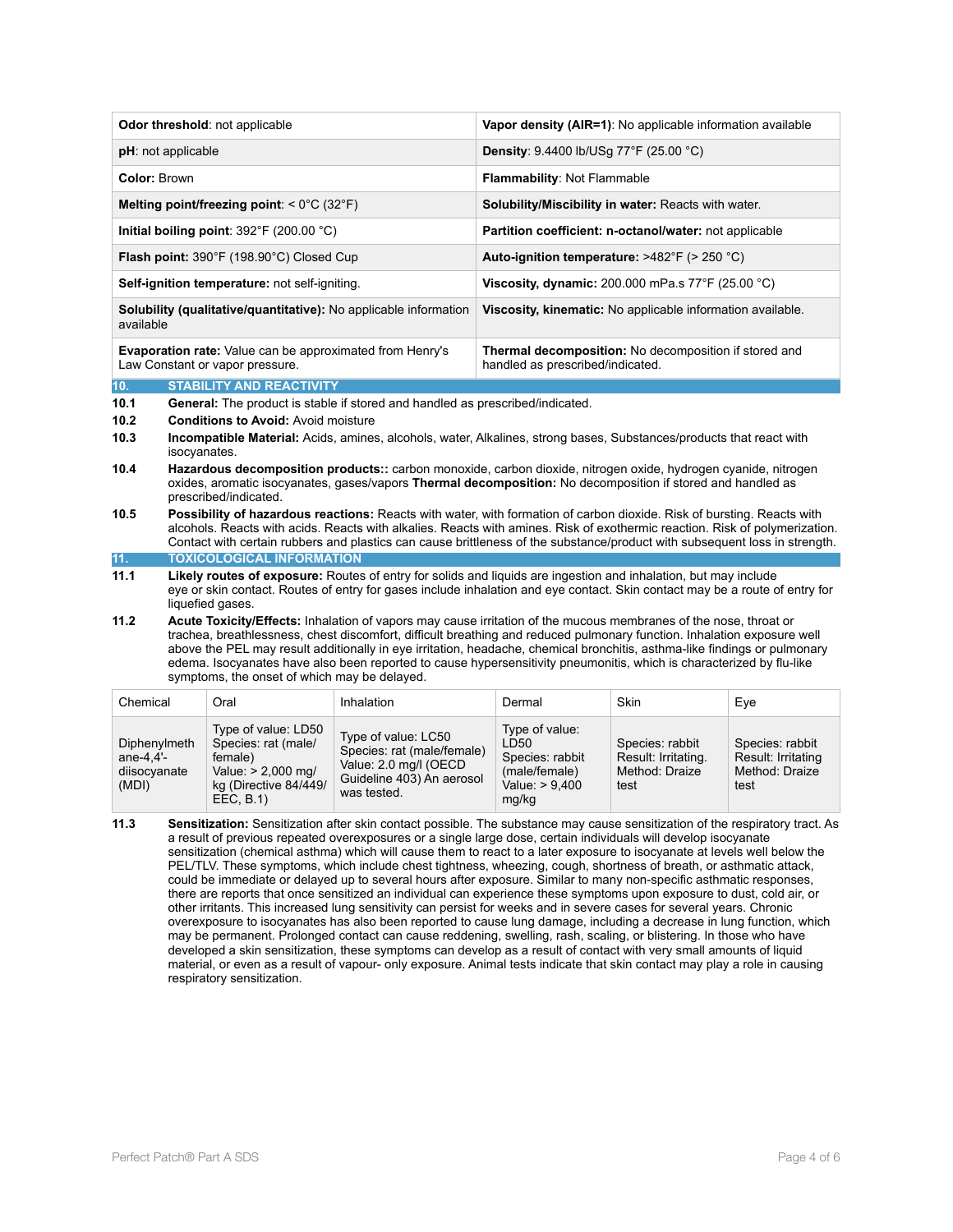| Chemical                                     | <b>Buehler</b> test                        | Mouse Local Lymph Node<br>Assay (LLNA)                                   | Other:                                                                                                                                                                                                   |
|----------------------------------------------|--------------------------------------------|--------------------------------------------------------------------------|----------------------------------------------------------------------------------------------------------------------------------------------------------------------------------------------------------|
| Diphenylmethane-4,4'<br>- diisocyanate (MDI) | Species: guinea pig<br>Result: sensitizing | Species: mouse<br>Result: sensitizing<br>Can cause skin<br>sensitization | Species: guinea pig<br>Result: sensitizing<br>Studies in animals suggest that dermal<br>exposure may lead to pulmonary sensitization.<br>However, the relevance of this result for humans<br>is unclear. |

**11.4 Chronic Toxicity/Effects: Repeated dose toxicity:** The substance may cause damage to the olfactory epithelium after repeated inhalation. The substance may cause damage to the lung after repeated inhalation. These effects are not relevant to humans at occupational levels of exposure.

| Chemical                                     |                                                                                                                                                         |                                                                    |                                                                                                                                                                                                                                                                             |
|----------------------------------------------|---------------------------------------------------------------------------------------------------------------------------------------------------------|--------------------------------------------------------------------|-----------------------------------------------------------------------------------------------------------------------------------------------------------------------------------------------------------------------------------------------------------------------------|
| Diphenylmethane-4,4'<br>- diisocyanate (MDI) | Species: Experimental/<br>calculated data: rat<br>(Wistar) (male/female)<br>Inhalation 2 yrs, 6 hr/day<br>$0, 0.2, 1, 6$ mg/m3,<br>olfactory epithelium | NOAEL: 0.2 mg/<br>m <sub>3</sub><br>LOAEL: 1 mg/<br>m <sub>3</sub> | The substance may cause damage to the olfactory<br>epithelium after repeated inhalation. These effects are<br>not relevant to humans at occupational levels of<br>exposure. Repeated inhalative uptake of the substance<br>did not cause damage to the reproductive organs. |

#### **11.5 Genetic toxicity:** The substance was mutagenic in various bacterial test systems; however, these results could not be confirmed in tests with mammals.

| Chemical                                     | Genetic toxicity in vitro:                                                                                 | Genetic toxicity in vivo:                                                                                  |
|----------------------------------------------|------------------------------------------------------------------------------------------------------------|------------------------------------------------------------------------------------------------------------|
| Diphenylmethane-4,4'<br>- diisocyanate (MDI) | OECD Guideline 471 Ames-test Salmonella<br>typhimurium: with and without metabolic activation<br>ambiguous | OECD Guideline 474 Micronucleus assay rat<br>(male) Inhalation negative No clastogenic effect<br>reported. |

- **11.6 Carcinogenicity:** Assessment of carcinogenicity: A carcinogenic potential cannot be excluded after prolonged exposure to severely irritating concentrations. These effects are not relevant to humans at occupational levels of exposure. Experimental/calculated data: OECD Guideline 453 rat Inhalation 0, 0.2, 1, 6 mg/m3. Result: Lung tumors
- **11.7 Reproductive toxicity:** Repeated inhalative uptake of the substance did not cause damage to the reproductive organs. **11.8 Teratogenicity:** The substance did not cause malformations in animal studies; however, toxicity to development was
- observed at high doses that were toxic to the parental animals.
- **11.9 Development:** The substance did not cause malformations in animal studies; however, toxicity to development was observed at high doses that were toxic to the parental animals. OECD Guideline 414 rat Inhalation 0, 1, 4, 12 mg/m3 NOAEL Mat.: 4 mg/m3. NOAEL Teratog.: 4 mg/m3.
- **11.10 Symptoms of Exposure:** The most important known symptoms and effects are described in the labelling (see section 2) and/or in section 11., Eye irritation, skin irritation, allergic symptoms
- **11.11 Medical conditions aggravated by overexposure:** The isocyanate component is a respiratory sensitizer. It may cause allergic reaction leading to asthma- like spasms of the bronchial tubes and difficulty in breathing. Medical supervision of all employees who handle or come into contact with isocyanates is recommended. Contact may aggravate pulmonary disorders. Persons with history of respiratory disease or hypersensitivity should not be exposed to this product. Preemployment and periodic medical examinations with respiratory function tests (FEV, FVC as a minimum) are suggested. Persons with asthmatic conditions, chronic bronchitis, other chronic respiratory diseases, recurrent eczema or pulmonary sensitization should be excluded from working with isocyanates. Once a person is diagnosed as having pulmonary sensitization (allergic asthma) to isocyanates, further exposure is not recommended.

**12. ECOLOGICAL INFORMATION** 

- **12.1 Aquatic Toxicity:** Acutely harmful for aquatic organisms. Harmful to aquatic organisms, may cause long-term adverse effects in the aquatic environment. The product has not been tested. The statement has been derived from the properties of the individual components.
	- **12.1.1 Toxicity to fish:** Propanoic acid, 2-methyl-, 2,2-dimethyl-1-(1-methylethyl)-1,3- propanediyl ester LC50 (96 h) > 1.55 mg/l, Pimephales promelas
	- **12.1.2 Aquatic invertebrates:** Propanoic acid, 2-methyl-, 2,2-dimethyl-1-(1-methylethyl)-1,3- propanediyl ester EC50 (48 h) > 1.46 mg/l, daphnia
- **12.2 Persistence and degradability:** Assessment biodegradation and elimination (H2O): Poorly biodegradable. The product is unstable in water. The elimination data also refer to products of hydrolysis**. Elimination information:** 0 % BOD of the ThOD (28 d) (OECD Guideline 302 C) (aerobic, activated sludge) Poorly biodegradable. **Information on Stability in Water** In contact with water the substance will hydrolyse slowly. (Hydrolysis): t<sub>1/2</sub> 20 h (25 °C)
- **12.3 Bioaccumulative potential:** Significant accumulation in organisms is not to be expected. **Bioconcentration factor:** 200 (28 d), Cyprinus carpio (OECD Guideline 305 E)
- **12.4 Mobility in soil:** The substance will not evaporate into the atmosphere from the water surface. Absorption to solid soil phase is not expected.
- **12.5 Other adverse effects:** No data available